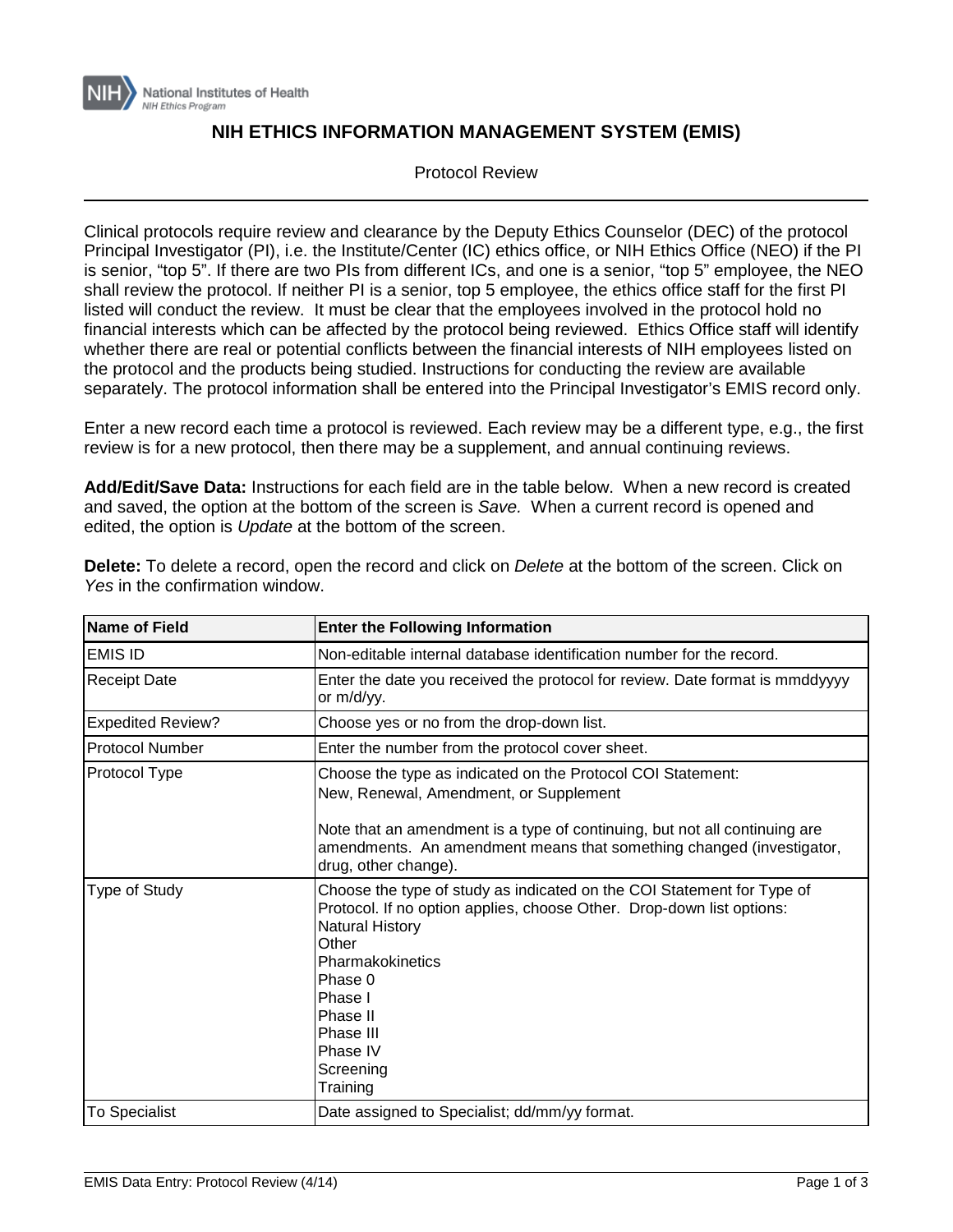| <b>Name of Field</b>   | <b>Enter the Following Information</b>                                                                                                                                                                              |
|------------------------|---------------------------------------------------------------------------------------------------------------------------------------------------------------------------------------------------------------------|
| Specialist             | Specialist's name (last name, first initial).                                                                                                                                                                       |
| <b>Spec Review</b>     | Date Specialist completes the review; dd/mm/yy format.                                                                                                                                                              |
| <b>Mgmt Review</b>     | Date management completes the review; dd/mm/yy format.                                                                                                                                                              |
| To DEC                 | Date forwarded to the DEC; dd/mm/yy format.                                                                                                                                                                         |
| <b>DEC Clearance</b>   | Date of DEC's decision and signature; dd/mm/yy format.                                                                                                                                                              |
| COI Identified?        | Means initial assessment. Indicate No if no conflict identified. Indicate Yes if<br>conflict identified, even though it is resolved later.                                                                          |
| <b>Resolution Type</b> | When first entering data, choose Pending. After DEC clearance, change it to<br>the appropriate option. If No is indicated for the field above, no action is<br>required for this field. Options include:<br>Pending |
|                        | Divestiture: may indicate relevant facts in Notes                                                                                                                                                                   |
|                        | Waiver                                                                                                                                                                                                              |
|                        | Resignation: Normally means resignation from the protocol, though if the<br>employee resigns from the IC due to conflict, it also applies. Annotate in Notes<br>if this happens.                                    |
|                        | Other (See notes)                                                                                                                                                                                                   |
|                        | Not Applicable                                                                                                                                                                                                      |
|                        | Removal                                                                                                                                                                                                             |
| Returned to PI         | Date returned to the protocol PI.                                                                                                                                                                                   |
| <b>Notes</b>           | Add relevant information, e.g., how a COI was resolved. Examples:                                                                                                                                                   |
|                        | AI w/ conflict, reassigned off the study.                                                                                                                                                                           |
|                        | (Note in this case you would also enter an EMIS record for that<br>Associate Investigator under the Other Actions form.)                                                                                            |
|                        | Holds Merck, direct competitor, must divest                                                                                                                                                                         |
|                        | (Note in this case you would enter divestiture information into EMIS under the<br>Other Actions form.)                                                                                                              |

**Upload Files:** This function permits you to upload files and attach them to the open record. At the bottom of the screen, click on *Browse*; locate the desired file; double click the file name; add a description of the attachment. Attachments may be pdf, Word, or other formats. However, pdf is preferred to guarantee that others will be able to open the file in the future. Files shall be named as follows, truncating as needed:

Employee-hyphen-Number-hyphen-Initial for type-hyphen-Clearance date.pdf

Type of protocol identifier:

**N** for new **A** for amendment **C** for continuation **S** for supplement

For example, Dr. Indiana Jones's amendment to protocol number P04212014 is cleared on April 23, 2014. The file will be named: JonesI-PR04212014-A-2014-23-04.pdf